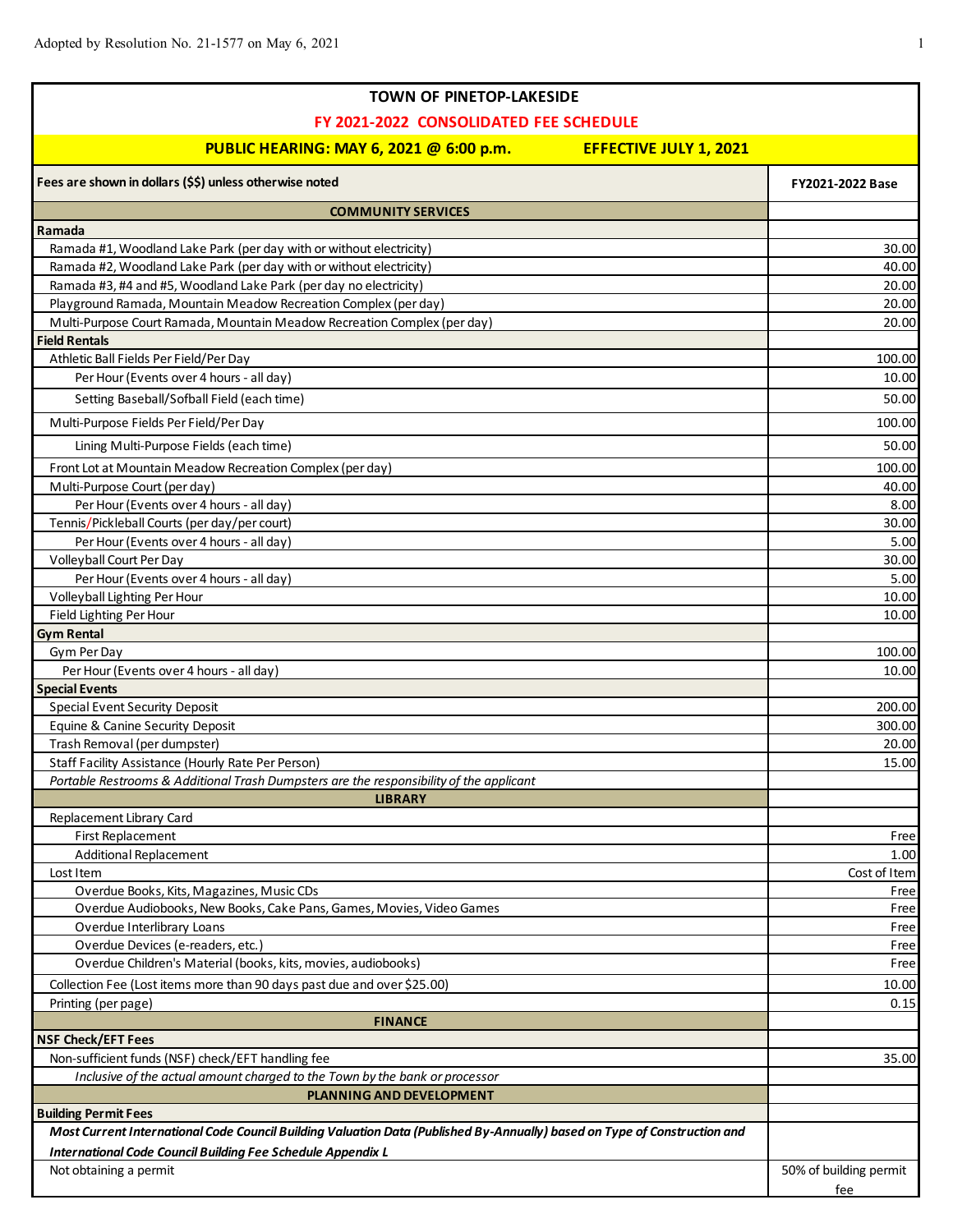| FY 2021-2022 CONSOLIDATED FEE SCHEDULE<br>PUBLIC HEARING: MAY 6, 2021 @ 6:00 p.m.<br><b>EFFECTIVE JULY 1, 2021</b><br>FY2021-2022 Base<br>Plan Check Fee<br>30% of building permit<br>fee*<br>Re-inspection Fee<br>Revised Commercial Building Plans<br>30% of the original<br>building permit fee<br><b>Building Permit Tansfer Fee</b><br>5.00<br><b>Building Permit Cancellation Fee</b><br>25% of the original<br>building permit fee<br>Manufactured, Mobile or Modular Home Placement Fee<br>300.00<br>Foundation only permit<br><b>Electrical Permit</b><br><b>Gas Permit</b><br>*The Town may collect up to the actual reimbursement cost for commercial building plans that are reviewed by an outside<br>consulting firm.<br>Annual Business Transaction License (due by July 1st)<br>Half Year (January 1st to June 30th)<br>Late fee if not renewed within 30 days<br>Late fee if not renewed within 60 days<br><b>Conditional Use Permit</b><br>Variances<br><b>Zoning Amendments</b><br>Site Plan Review<br><b>Advertising Fees:</b><br>Public Hearing Notice of Conditional Use Permits<br>200.00<br>Public Hearing Notice of Variances<br>200.00<br>Public Hearing Notice of Zoning Amendments<br>200.00<br>Peddler's / Solicitor's Permit<br>First Application, Fingerprinting and Background check<br>300.00<br>50.00<br>Additional Permit (each)<br>Application must be submitted 45-days prior to the requested dates to conduct sales. Permit are good for 10-consecutive days,<br>Only three (3) permits allowed per year per peddler. A Peddler is limited to one permit from May 1st to September 30th.<br><b>Mobile Merchants</b><br><b>Application Permit</b><br>300.00<br>Application must be submitted 5-business days prior to the requested dates to conduct sales. Permits are only<br>good for 10-days in the month they are applied for.<br>Permanent Sign Permit<br>Permanent Sign Permit with Illumination (includes electrical permit)<br><b>Temporary Signs:</b><br>Banner<br>No Charge<br>Portable (per sign)<br>30.00<br>50% of Sign Permit<br>Surcharge for not obtaining a permit<br>Change of copy<br>50% of Sign Permit<br>Removal of Illegal Temporary Signs (per sign)<br>10.00<br>Storage Fees (per day)<br>1.50<br>Annual Subscription Fee for Town Directory Sign (due on July 1st)<br>75.00<br>Town Directory Panel (each copy)<br><b>Special Event Permit Fees</b><br>Special Event Annual Vendor's Permit Application Fee | <b>TOWN OF PINETOP-LAKESIDE</b>                                                 |        |
|------------------------------------------------------------------------------------------------------------------------------------------------------------------------------------------------------------------------------------------------------------------------------------------------------------------------------------------------------------------------------------------------------------------------------------------------------------------------------------------------------------------------------------------------------------------------------------------------------------------------------------------------------------------------------------------------------------------------------------------------------------------------------------------------------------------------------------------------------------------------------------------------------------------------------------------------------------------------------------------------------------------------------------------------------------------------------------------------------------------------------------------------------------------------------------------------------------------------------------------------------------------------------------------------------------------------------------------------------------------------------------------------------------------------------------------------------------------------------------------------------------------------------------------------------------------------------------------------------------------------------------------------------------------------------------------------------------------------------------------------------------------------------------------------------------------------------------------------------------------------------------------------------------------------------------------------------------------------------------------------------------------------------------------------------------------------------------------------------------------------------------------------------------------------------------------------------------------------------------------------------------------------------------------------------------------------------------------------------------------------------------------------------------------------------------------------------------------------------|---------------------------------------------------------------------------------|--------|
|                                                                                                                                                                                                                                                                                                                                                                                                                                                                                                                                                                                                                                                                                                                                                                                                                                                                                                                                                                                                                                                                                                                                                                                                                                                                                                                                                                                                                                                                                                                                                                                                                                                                                                                                                                                                                                                                                                                                                                                                                                                                                                                                                                                                                                                                                                                                                                                                                                                                              |                                                                                 |        |
|                                                                                                                                                                                                                                                                                                                                                                                                                                                                                                                                                                                                                                                                                                                                                                                                                                                                                                                                                                                                                                                                                                                                                                                                                                                                                                                                                                                                                                                                                                                                                                                                                                                                                                                                                                                                                                                                                                                                                                                                                                                                                                                                                                                                                                                                                                                                                                                                                                                                              |                                                                                 |        |
|                                                                                                                                                                                                                                                                                                                                                                                                                                                                                                                                                                                                                                                                                                                                                                                                                                                                                                                                                                                                                                                                                                                                                                                                                                                                                                                                                                                                                                                                                                                                                                                                                                                                                                                                                                                                                                                                                                                                                                                                                                                                                                                                                                                                                                                                                                                                                                                                                                                                              | Fees are shown in dollars (\$\$) unless otherwise noted                         |        |
|                                                                                                                                                                                                                                                                                                                                                                                                                                                                                                                                                                                                                                                                                                                                                                                                                                                                                                                                                                                                                                                                                                                                                                                                                                                                                                                                                                                                                                                                                                                                                                                                                                                                                                                                                                                                                                                                                                                                                                                                                                                                                                                                                                                                                                                                                                                                                                                                                                                                              |                                                                                 |        |
|                                                                                                                                                                                                                                                                                                                                                                                                                                                                                                                                                                                                                                                                                                                                                                                                                                                                                                                                                                                                                                                                                                                                                                                                                                                                                                                                                                                                                                                                                                                                                                                                                                                                                                                                                                                                                                                                                                                                                                                                                                                                                                                                                                                                                                                                                                                                                                                                                                                                              |                                                                                 |        |
|                                                                                                                                                                                                                                                                                                                                                                                                                                                                                                                                                                                                                                                                                                                                                                                                                                                                                                                                                                                                                                                                                                                                                                                                                                                                                                                                                                                                                                                                                                                                                                                                                                                                                                                                                                                                                                                                                                                                                                                                                                                                                                                                                                                                                                                                                                                                                                                                                                                                              |                                                                                 | 30.00  |
|                                                                                                                                                                                                                                                                                                                                                                                                                                                                                                                                                                                                                                                                                                                                                                                                                                                                                                                                                                                                                                                                                                                                                                                                                                                                                                                                                                                                                                                                                                                                                                                                                                                                                                                                                                                                                                                                                                                                                                                                                                                                                                                                                                                                                                                                                                                                                                                                                                                                              |                                                                                 |        |
|                                                                                                                                                                                                                                                                                                                                                                                                                                                                                                                                                                                                                                                                                                                                                                                                                                                                                                                                                                                                                                                                                                                                                                                                                                                                                                                                                                                                                                                                                                                                                                                                                                                                                                                                                                                                                                                                                                                                                                                                                                                                                                                                                                                                                                                                                                                                                                                                                                                                              |                                                                                 |        |
|                                                                                                                                                                                                                                                                                                                                                                                                                                                                                                                                                                                                                                                                                                                                                                                                                                                                                                                                                                                                                                                                                                                                                                                                                                                                                                                                                                                                                                                                                                                                                                                                                                                                                                                                                                                                                                                                                                                                                                                                                                                                                                                                                                                                                                                                                                                                                                                                                                                                              |                                                                                 |        |
|                                                                                                                                                                                                                                                                                                                                                                                                                                                                                                                                                                                                                                                                                                                                                                                                                                                                                                                                                                                                                                                                                                                                                                                                                                                                                                                                                                                                                                                                                                                                                                                                                                                                                                                                                                                                                                                                                                                                                                                                                                                                                                                                                                                                                                                                                                                                                                                                                                                                              |                                                                                 |        |
|                                                                                                                                                                                                                                                                                                                                                                                                                                                                                                                                                                                                                                                                                                                                                                                                                                                                                                                                                                                                                                                                                                                                                                                                                                                                                                                                                                                                                                                                                                                                                                                                                                                                                                                                                                                                                                                                                                                                                                                                                                                                                                                                                                                                                                                                                                                                                                                                                                                                              |                                                                                 |        |
|                                                                                                                                                                                                                                                                                                                                                                                                                                                                                                                                                                                                                                                                                                                                                                                                                                                                                                                                                                                                                                                                                                                                                                                                                                                                                                                                                                                                                                                                                                                                                                                                                                                                                                                                                                                                                                                                                                                                                                                                                                                                                                                                                                                                                                                                                                                                                                                                                                                                              |                                                                                 | 40.00  |
|                                                                                                                                                                                                                                                                                                                                                                                                                                                                                                                                                                                                                                                                                                                                                                                                                                                                                                                                                                                                                                                                                                                                                                                                                                                                                                                                                                                                                                                                                                                                                                                                                                                                                                                                                                                                                                                                                                                                                                                                                                                                                                                                                                                                                                                                                                                                                                                                                                                                              |                                                                                 | 30.00  |
|                                                                                                                                                                                                                                                                                                                                                                                                                                                                                                                                                                                                                                                                                                                                                                                                                                                                                                                                                                                                                                                                                                                                                                                                                                                                                                                                                                                                                                                                                                                                                                                                                                                                                                                                                                                                                                                                                                                                                                                                                                                                                                                                                                                                                                                                                                                                                                                                                                                                              |                                                                                 | 25.00  |
|                                                                                                                                                                                                                                                                                                                                                                                                                                                                                                                                                                                                                                                                                                                                                                                                                                                                                                                                                                                                                                                                                                                                                                                                                                                                                                                                                                                                                                                                                                                                                                                                                                                                                                                                                                                                                                                                                                                                                                                                                                                                                                                                                                                                                                                                                                                                                                                                                                                                              |                                                                                 |        |
|                                                                                                                                                                                                                                                                                                                                                                                                                                                                                                                                                                                                                                                                                                                                                                                                                                                                                                                                                                                                                                                                                                                                                                                                                                                                                                                                                                                                                                                                                                                                                                                                                                                                                                                                                                                                                                                                                                                                                                                                                                                                                                                                                                                                                                                                                                                                                                                                                                                                              |                                                                                 |        |
|                                                                                                                                                                                                                                                                                                                                                                                                                                                                                                                                                                                                                                                                                                                                                                                                                                                                                                                                                                                                                                                                                                                                                                                                                                                                                                                                                                                                                                                                                                                                                                                                                                                                                                                                                                                                                                                                                                                                                                                                                                                                                                                                                                                                                                                                                                                                                                                                                                                                              | <b>Business License Fees</b>                                                    |        |
|                                                                                                                                                                                                                                                                                                                                                                                                                                                                                                                                                                                                                                                                                                                                                                                                                                                                                                                                                                                                                                                                                                                                                                                                                                                                                                                                                                                                                                                                                                                                                                                                                                                                                                                                                                                                                                                                                                                                                                                                                                                                                                                                                                                                                                                                                                                                                                                                                                                                              |                                                                                 | 50.00  |
|                                                                                                                                                                                                                                                                                                                                                                                                                                                                                                                                                                                                                                                                                                                                                                                                                                                                                                                                                                                                                                                                                                                                                                                                                                                                                                                                                                                                                                                                                                                                                                                                                                                                                                                                                                                                                                                                                                                                                                                                                                                                                                                                                                                                                                                                                                                                                                                                                                                                              |                                                                                 | 25.00  |
|                                                                                                                                                                                                                                                                                                                                                                                                                                                                                                                                                                                                                                                                                                                                                                                                                                                                                                                                                                                                                                                                                                                                                                                                                                                                                                                                                                                                                                                                                                                                                                                                                                                                                                                                                                                                                                                                                                                                                                                                                                                                                                                                                                                                                                                                                                                                                                                                                                                                              |                                                                                 | 25.00  |
|                                                                                                                                                                                                                                                                                                                                                                                                                                                                                                                                                                                                                                                                                                                                                                                                                                                                                                                                                                                                                                                                                                                                                                                                                                                                                                                                                                                                                                                                                                                                                                                                                                                                                                                                                                                                                                                                                                                                                                                                                                                                                                                                                                                                                                                                                                                                                                                                                                                                              |                                                                                 | 50.00  |
|                                                                                                                                                                                                                                                                                                                                                                                                                                                                                                                                                                                                                                                                                                                                                                                                                                                                                                                                                                                                                                                                                                                                                                                                                                                                                                                                                                                                                                                                                                                                                                                                                                                                                                                                                                                                                                                                                                                                                                                                                                                                                                                                                                                                                                                                                                                                                                                                                                                                              | Conditional Use Permits, Variances, Zoning Amendments and Site Plan Review Fees |        |
|                                                                                                                                                                                                                                                                                                                                                                                                                                                                                                                                                                                                                                                                                                                                                                                                                                                                                                                                                                                                                                                                                                                                                                                                                                                                                                                                                                                                                                                                                                                                                                                                                                                                                                                                                                                                                                                                                                                                                                                                                                                                                                                                                                                                                                                                                                                                                                                                                                                                              |                                                                                 | 200.00 |
|                                                                                                                                                                                                                                                                                                                                                                                                                                                                                                                                                                                                                                                                                                                                                                                                                                                                                                                                                                                                                                                                                                                                                                                                                                                                                                                                                                                                                                                                                                                                                                                                                                                                                                                                                                                                                                                                                                                                                                                                                                                                                                                                                                                                                                                                                                                                                                                                                                                                              |                                                                                 | 200.00 |
|                                                                                                                                                                                                                                                                                                                                                                                                                                                                                                                                                                                                                                                                                                                                                                                                                                                                                                                                                                                                                                                                                                                                                                                                                                                                                                                                                                                                                                                                                                                                                                                                                                                                                                                                                                                                                                                                                                                                                                                                                                                                                                                                                                                                                                                                                                                                                                                                                                                                              |                                                                                 | 200.00 |
|                                                                                                                                                                                                                                                                                                                                                                                                                                                                                                                                                                                                                                                                                                                                                                                                                                                                                                                                                                                                                                                                                                                                                                                                                                                                                                                                                                                                                                                                                                                                                                                                                                                                                                                                                                                                                                                                                                                                                                                                                                                                                                                                                                                                                                                                                                                                                                                                                                                                              |                                                                                 | 300.00 |
|                                                                                                                                                                                                                                                                                                                                                                                                                                                                                                                                                                                                                                                                                                                                                                                                                                                                                                                                                                                                                                                                                                                                                                                                                                                                                                                                                                                                                                                                                                                                                                                                                                                                                                                                                                                                                                                                                                                                                                                                                                                                                                                                                                                                                                                                                                                                                                                                                                                                              |                                                                                 |        |
|                                                                                                                                                                                                                                                                                                                                                                                                                                                                                                                                                                                                                                                                                                                                                                                                                                                                                                                                                                                                                                                                                                                                                                                                                                                                                                                                                                                                                                                                                                                                                                                                                                                                                                                                                                                                                                                                                                                                                                                                                                                                                                                                                                                                                                                                                                                                                                                                                                                                              |                                                                                 |        |
|                                                                                                                                                                                                                                                                                                                                                                                                                                                                                                                                                                                                                                                                                                                                                                                                                                                                                                                                                                                                                                                                                                                                                                                                                                                                                                                                                                                                                                                                                                                                                                                                                                                                                                                                                                                                                                                                                                                                                                                                                                                                                                                                                                                                                                                                                                                                                                                                                                                                              |                                                                                 |        |
|                                                                                                                                                                                                                                                                                                                                                                                                                                                                                                                                                                                                                                                                                                                                                                                                                                                                                                                                                                                                                                                                                                                                                                                                                                                                                                                                                                                                                                                                                                                                                                                                                                                                                                                                                                                                                                                                                                                                                                                                                                                                                                                                                                                                                                                                                                                                                                                                                                                                              |                                                                                 |        |
|                                                                                                                                                                                                                                                                                                                                                                                                                                                                                                                                                                                                                                                                                                                                                                                                                                                                                                                                                                                                                                                                                                                                                                                                                                                                                                                                                                                                                                                                                                                                                                                                                                                                                                                                                                                                                                                                                                                                                                                                                                                                                                                                                                                                                                                                                                                                                                                                                                                                              |                                                                                 |        |
|                                                                                                                                                                                                                                                                                                                                                                                                                                                                                                                                                                                                                                                                                                                                                                                                                                                                                                                                                                                                                                                                                                                                                                                                                                                                                                                                                                                                                                                                                                                                                                                                                                                                                                                                                                                                                                                                                                                                                                                                                                                                                                                                                                                                                                                                                                                                                                                                                                                                              |                                                                                 |        |
|                                                                                                                                                                                                                                                                                                                                                                                                                                                                                                                                                                                                                                                                                                                                                                                                                                                                                                                                                                                                                                                                                                                                                                                                                                                                                                                                                                                                                                                                                                                                                                                                                                                                                                                                                                                                                                                                                                                                                                                                                                                                                                                                                                                                                                                                                                                                                                                                                                                                              |                                                                                 |        |
|                                                                                                                                                                                                                                                                                                                                                                                                                                                                                                                                                                                                                                                                                                                                                                                                                                                                                                                                                                                                                                                                                                                                                                                                                                                                                                                                                                                                                                                                                                                                                                                                                                                                                                                                                                                                                                                                                                                                                                                                                                                                                                                                                                                                                                                                                                                                                                                                                                                                              |                                                                                 |        |
|                                                                                                                                                                                                                                                                                                                                                                                                                                                                                                                                                                                                                                                                                                                                                                                                                                                                                                                                                                                                                                                                                                                                                                                                                                                                                                                                                                                                                                                                                                                                                                                                                                                                                                                                                                                                                                                                                                                                                                                                                                                                                                                                                                                                                                                                                                                                                                                                                                                                              |                                                                                 |        |
|                                                                                                                                                                                                                                                                                                                                                                                                                                                                                                                                                                                                                                                                                                                                                                                                                                                                                                                                                                                                                                                                                                                                                                                                                                                                                                                                                                                                                                                                                                                                                                                                                                                                                                                                                                                                                                                                                                                                                                                                                                                                                                                                                                                                                                                                                                                                                                                                                                                                              |                                                                                 |        |
|                                                                                                                                                                                                                                                                                                                                                                                                                                                                                                                                                                                                                                                                                                                                                                                                                                                                                                                                                                                                                                                                                                                                                                                                                                                                                                                                                                                                                                                                                                                                                                                                                                                                                                                                                                                                                                                                                                                                                                                                                                                                                                                                                                                                                                                                                                                                                                                                                                                                              |                                                                                 |        |
|                                                                                                                                                                                                                                                                                                                                                                                                                                                                                                                                                                                                                                                                                                                                                                                                                                                                                                                                                                                                                                                                                                                                                                                                                                                                                                                                                                                                                                                                                                                                                                                                                                                                                                                                                                                                                                                                                                                                                                                                                                                                                                                                                                                                                                                                                                                                                                                                                                                                              |                                                                                 |        |
|                                                                                                                                                                                                                                                                                                                                                                                                                                                                                                                                                                                                                                                                                                                                                                                                                                                                                                                                                                                                                                                                                                                                                                                                                                                                                                                                                                                                                                                                                                                                                                                                                                                                                                                                                                                                                                                                                                                                                                                                                                                                                                                                                                                                                                                                                                                                                                                                                                                                              |                                                                                 |        |
|                                                                                                                                                                                                                                                                                                                                                                                                                                                                                                                                                                                                                                                                                                                                                                                                                                                                                                                                                                                                                                                                                                                                                                                                                                                                                                                                                                                                                                                                                                                                                                                                                                                                                                                                                                                                                                                                                                                                                                                                                                                                                                                                                                                                                                                                                                                                                                                                                                                                              | <b>Sign Permit</b>                                                              |        |
|                                                                                                                                                                                                                                                                                                                                                                                                                                                                                                                                                                                                                                                                                                                                                                                                                                                                                                                                                                                                                                                                                                                                                                                                                                                                                                                                                                                                                                                                                                                                                                                                                                                                                                                                                                                                                                                                                                                                                                                                                                                                                                                                                                                                                                                                                                                                                                                                                                                                              |                                                                                 | 50.00  |
|                                                                                                                                                                                                                                                                                                                                                                                                                                                                                                                                                                                                                                                                                                                                                                                                                                                                                                                                                                                                                                                                                                                                                                                                                                                                                                                                                                                                                                                                                                                                                                                                                                                                                                                                                                                                                                                                                                                                                                                                                                                                                                                                                                                                                                                                                                                                                                                                                                                                              |                                                                                 | 80.00  |
|                                                                                                                                                                                                                                                                                                                                                                                                                                                                                                                                                                                                                                                                                                                                                                                                                                                                                                                                                                                                                                                                                                                                                                                                                                                                                                                                                                                                                                                                                                                                                                                                                                                                                                                                                                                                                                                                                                                                                                                                                                                                                                                                                                                                                                                                                                                                                                                                                                                                              |                                                                                 |        |
|                                                                                                                                                                                                                                                                                                                                                                                                                                                                                                                                                                                                                                                                                                                                                                                                                                                                                                                                                                                                                                                                                                                                                                                                                                                                                                                                                                                                                                                                                                                                                                                                                                                                                                                                                                                                                                                                                                                                                                                                                                                                                                                                                                                                                                                                                                                                                                                                                                                                              |                                                                                 |        |
|                                                                                                                                                                                                                                                                                                                                                                                                                                                                                                                                                                                                                                                                                                                                                                                                                                                                                                                                                                                                                                                                                                                                                                                                                                                                                                                                                                                                                                                                                                                                                                                                                                                                                                                                                                                                                                                                                                                                                                                                                                                                                                                                                                                                                                                                                                                                                                                                                                                                              |                                                                                 |        |
|                                                                                                                                                                                                                                                                                                                                                                                                                                                                                                                                                                                                                                                                                                                                                                                                                                                                                                                                                                                                                                                                                                                                                                                                                                                                                                                                                                                                                                                                                                                                                                                                                                                                                                                                                                                                                                                                                                                                                                                                                                                                                                                                                                                                                                                                                                                                                                                                                                                                              |                                                                                 |        |
|                                                                                                                                                                                                                                                                                                                                                                                                                                                                                                                                                                                                                                                                                                                                                                                                                                                                                                                                                                                                                                                                                                                                                                                                                                                                                                                                                                                                                                                                                                                                                                                                                                                                                                                                                                                                                                                                                                                                                                                                                                                                                                                                                                                                                                                                                                                                                                                                                                                                              |                                                                                 |        |
|                                                                                                                                                                                                                                                                                                                                                                                                                                                                                                                                                                                                                                                                                                                                                                                                                                                                                                                                                                                                                                                                                                                                                                                                                                                                                                                                                                                                                                                                                                                                                                                                                                                                                                                                                                                                                                                                                                                                                                                                                                                                                                                                                                                                                                                                                                                                                                                                                                                                              |                                                                                 |        |
|                                                                                                                                                                                                                                                                                                                                                                                                                                                                                                                                                                                                                                                                                                                                                                                                                                                                                                                                                                                                                                                                                                                                                                                                                                                                                                                                                                                                                                                                                                                                                                                                                                                                                                                                                                                                                                                                                                                                                                                                                                                                                                                                                                                                                                                                                                                                                                                                                                                                              |                                                                                 |        |
|                                                                                                                                                                                                                                                                                                                                                                                                                                                                                                                                                                                                                                                                                                                                                                                                                                                                                                                                                                                                                                                                                                                                                                                                                                                                                                                                                                                                                                                                                                                                                                                                                                                                                                                                                                                                                                                                                                                                                                                                                                                                                                                                                                                                                                                                                                                                                                                                                                                                              |                                                                                 | 75.00  |
|                                                                                                                                                                                                                                                                                                                                                                                                                                                                                                                                                                                                                                                                                                                                                                                                                                                                                                                                                                                                                                                                                                                                                                                                                                                                                                                                                                                                                                                                                                                                                                                                                                                                                                                                                                                                                                                                                                                                                                                                                                                                                                                                                                                                                                                                                                                                                                                                                                                                              |                                                                                 |        |
|                                                                                                                                                                                                                                                                                                                                                                                                                                                                                                                                                                                                                                                                                                                                                                                                                                                                                                                                                                                                                                                                                                                                                                                                                                                                                                                                                                                                                                                                                                                                                                                                                                                                                                                                                                                                                                                                                                                                                                                                                                                                                                                                                                                                                                                                                                                                                                                                                                                                              |                                                                                 | 75.00  |
|                                                                                                                                                                                                                                                                                                                                                                                                                                                                                                                                                                                                                                                                                                                                                                                                                                                                                                                                                                                                                                                                                                                                                                                                                                                                                                                                                                                                                                                                                                                                                                                                                                                                                                                                                                                                                                                                                                                                                                                                                                                                                                                                                                                                                                                                                                                                                                                                                                                                              | Special Event Permit Application Fee                                            | 100.00 |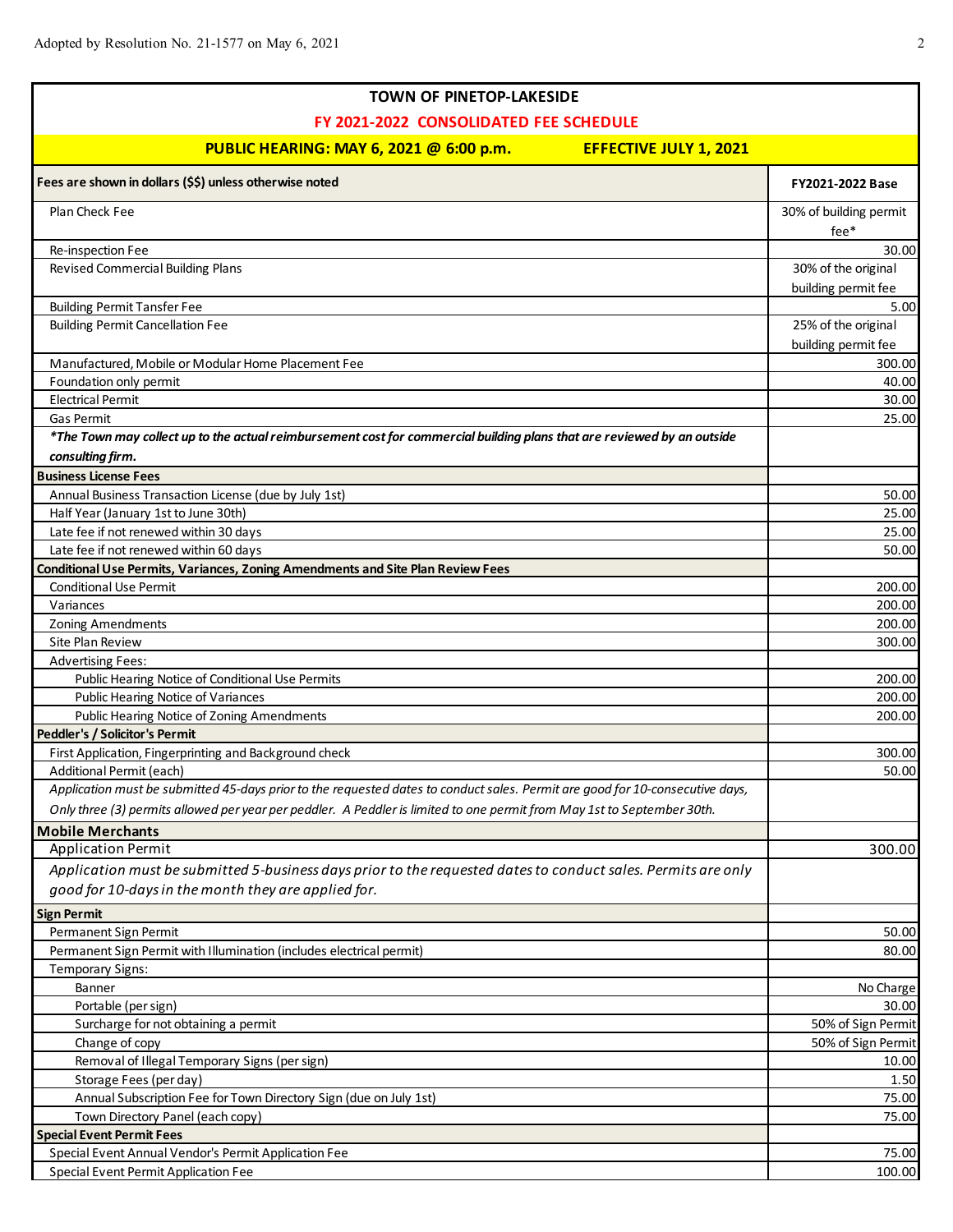| <b>TOWN OF PINETOP-LAKESIDE</b>                                                                                                |                           |
|--------------------------------------------------------------------------------------------------------------------------------|---------------------------|
| FY 2021-2022 CONSOLIDATED FEE SCHEDULE                                                                                         |                           |
| PUBLIC HEARING: MAY 6, 2021 @ 6:00 p.m.<br><b>EFFECTIVE JULY 1, 2021</b>                                                       |                           |
| Fees are shown in dollars (\$\$) unless otherwise noted                                                                        | <b>FY2021-2022 Base</b>   |
| Special Event Vendor's Permit Application Fee                                                                                  | 20.00                     |
| <b>Fees for Small Wireless Facilities (SWF)</b>                                                                                |                           |
| Right-of-way use                                                                                                               | \$50/year x # of SWF      |
| Authority utility pole attachment                                                                                              | \$50/year                 |
| <b>SWF collocation</b>                                                                                                         | \$100 peer SWF up to five |
|                                                                                                                                | \$50 per additional SWF's |
| New replacement or modified utility poles (not subject to zoning review)                                                       | 750.00                    |
| New replacement or modified monopoles and utility poles that are subject to zoning review                                      | 1,000.00                  |
| Right-of-way use fee for monolpoles and associated wireless facilities (waived for locations on pre-existing utility and light | \$200/year x number of    |
| poles)                                                                                                                         | SWF's                     |
| <b>POLICE</b>                                                                                                                  |                           |
| <b>Alarms</b>                                                                                                                  |                           |
| Alarm Permit Per Year (fee is waived for 65 and over)                                                                          | 25.00                     |
| False Activation of an Alarm Within a 12 Month Period:                                                                         |                           |
| $1st - 3rd$                                                                                                                    | No Charge                 |
| 4th - 8th                                                                                                                      | 50.00                     |
| 9th - 13th                                                                                                                     | 100.00                    |
| More than 14 Alarms Per Year<br><b>Animal License Fees</b>                                                                     | 200.00                    |
| Altered Dog:                                                                                                                   |                           |
| One Year License - One year period based on Rabies Shot Expiration Date                                                        | 10.00                     |
| One Year License (Senior - 62 or older)                                                                                        | 10.00                     |
| Three Year License - Three year period based on Rabies Shot Expiration Date)                                                   | 10.00                     |
| Three Year License (Senior - 62 or older)                                                                                      | 10.00                     |
| Unaltered Dog (annual) Period Based on Rabies Shot Expiration Date                                                             | 15.00                     |
| License Renewal                                                                                                                | 5.00                      |
| <b>Extraordinary Emergency Police Services</b>                                                                                 |                           |
| Personnel - Per Hour: Local Community, Commercial Contractors (Blue Ridge USD Offier OT Rate + ERE)                            | 45.00                     |
| Vehicle Fee - Per Hour: Commercial Contractors (No Vehicle Fee for Local Community)                                            | 15.00                     |
| <b>Impounded Vehicles</b>                                                                                                      |                           |
| Vehicle Release                                                                                                                | 150.00                    |
| <b>Local Record Check</b>                                                                                                      |                           |
| Crime Free Multi Housing Member                                                                                                | $\overline{\phantom{a}}$  |
| Letter of Clearance (notarized)                                                                                                | 5.00                      |
| <b>Police Reports</b>                                                                                                          |                           |
| Audio CD of Radio Calls or Phone Calls                                                                                         | 20.00                     |
| Computer aided dispatch mobile messages - per page (\$10.00 minimum)                                                           |                           |
| Computer aided dispatch report (CAD)                                                                                           | 10.00                     |
| Digital Photo (Per sheet)                                                                                                      | 1.00                      |
| Fingerprints (per request)<br>GPS Tracking of Vehicles - per page (\$10.00 min)                                                | 10.00                     |
| Other:                                                                                                                         |                           |
| Copies Police Report \$10.00 Minimum - includes 1st 10 pages                                                                   | 10.00                     |
| Additional copies (per page)                                                                                                   | 1.00                      |
| Other Video/Audio (per CD)                                                                                                     | 20.00                     |
| Victim - Part 1 Crime (no fee)                                                                                                 | No Charge                 |
| <b>PUBLIC WORKS</b>                                                                                                            |                           |
| <b>Cemetery Fees</b>                                                                                                           |                           |
| <b>Reservation Prices:</b>                                                                                                     |                           |
| Single Plot - Pinetop-Lakeside Resident Rate                                                                                   | 750.00                    |
| Single Plot - Navajo County Resident Rate                                                                                      | 1,000.00                  |
| Single Plot - Standard Rate                                                                                                    | 3,000.00                  |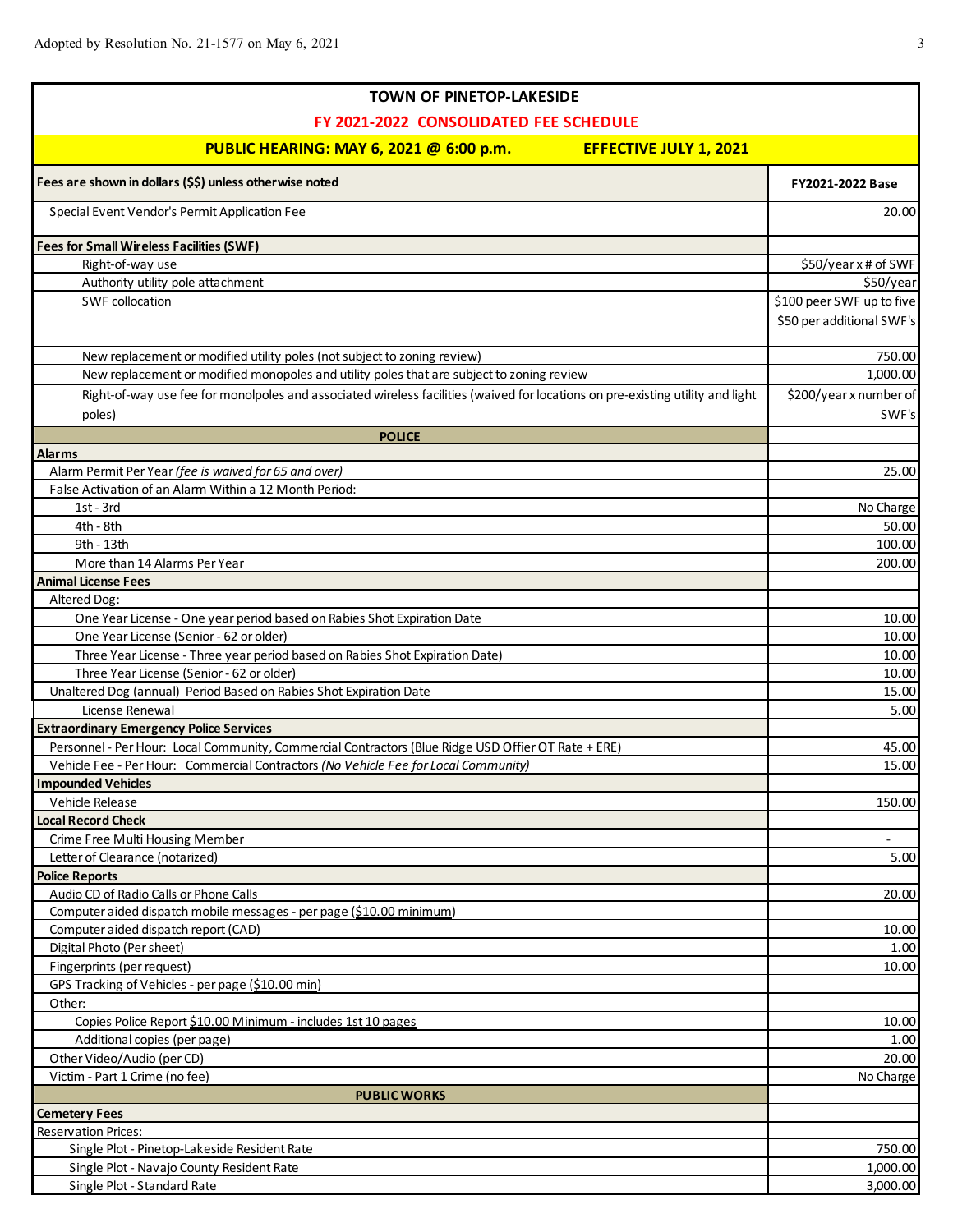$\mathsf{r}$ 

| <b>TOWN OF PINETOP-LAKESIDE</b>                                                                     |                     |
|-----------------------------------------------------------------------------------------------------|---------------------|
| FY 2021-2022 CONSOLIDATED FEE SCHEDULE                                                              |                     |
| PUBLIC HEARING: MAY 6, 2021 @ 6:00 p.m.<br><b>EFFECTIVE JULY 1, 2021</b>                            |                     |
|                                                                                                     |                     |
| Fees are shown in dollars (\$\$) unless otherwise noted                                             | FY2021-2022 Base    |
| Companion Plot - Pinetop-Lakeside Resident Rate                                                     | 900.00              |
| Companion Plot - Navajo County Resident Rate                                                        | 1,200.00            |
| Companion Plot - Standard Rate                                                                      | 3,600.00            |
| Infant/Cremains Plot - Pinetop-Lakeside Resident Rate                                               | 400.00              |
| Infant/Cremains Plot - Navajo County Resident Rate                                                  | 500.00              |
| Infant/Cremains Plot - Standard Rate                                                                | 500.00              |
| Interment Fees - Weekdays:                                                                          |                     |
| Single Plot                                                                                         | 360.00              |
| Infant/Cremains                                                                                     | 180.00              |
| Companion Plot - Top Level                                                                          | 250.00              |
| Companion Plot - Lower Level                                                                        | 500.00              |
| Interment Fees - Weekends/Holidays:                                                                 |                     |
| Single Plot                                                                                         | 400.00              |
| Infant/Cremains                                                                                     | 200.00              |
| Companion Plot - Top Level                                                                          | 350.00              |
| Companion Plot - Lower Level                                                                        | 750.00              |
| <b>Disinterment Fees:</b>                                                                           |                     |
| Single Adult Plot with Vault                                                                        | 800.00              |
| Single Adult Plot without Vault                                                                     | 1,600.00            |
| Single Infant Plot with Vault                                                                       | 800.00              |
| Single Infant Plot without Vault                                                                    | 1,200.00            |
| Cremation Urn                                                                                       | 200.00              |
| Headstone Resetting Fee (existing headstone)                                                        | 125.00              |
| Plot Transfer Fee                                                                                   | 250.00              |
| Recording Fee                                                                                       | 10.00               |
| <b>Interment Delays</b>                                                                             |                     |
| A fee equal to one and one half (1 1/2) times the current man-hour rate shall be charged for burial |                     |
| services that are delayed or begin later than the time scheduled.                                   |                     |
| <b>Collection Center Fees</b>                                                                       |                     |
| Household Trash - Bagged                                                                            |                     |
| 30 gallon trash bag                                                                                 | 3.00 each           |
| 40 gallon trash bag                                                                                 | 4.00 each           |
| 50 gallon trash bag                                                                                 | 5.00 each           |
| 100 gallon trash bag                                                                                | 10.00 each          |
| Household Trash - Loose<br>Loose Trash                                                              | 15.00 per cubic yd. |
| Furniture                                                                                           |                     |
| Armchair                                                                                            | 12.00 each          |
| Loveseat                                                                                            | 24.00 each          |
| Couch                                                                                               | 36.00 each          |
| Twin mattress                                                                                       | 12.00 each          |
| <b>Full mattress</b>                                                                                | 15.00 each          |
| Queen mattress                                                                                      | 18.00 each          |
| King mattress                                                                                       | 24.00 each          |
| Other furniture                                                                                     | 24.00 per cubic yd. |
| Construction Trash                                                                                  |                     |
| Construction rubble                                                                                 | 25.00 per cubic yd. |
| Concrete, bricks & tile                                                                             | 72.00 per cubic yd. |
| Asphalt shingles                                                                                    | 34.00 per cubic yd. |
| Appliances                                                                                          |                     |
| Commercial                                                                                          | 40.00 each          |
| Residential - freezers                                                                              | 28.00 each          |
| Residential - all others                                                                            | 17.00 each          |
| Freon charge additional per appliance                                                               | 10.00 add. each     |
|                                                                                                     |                     |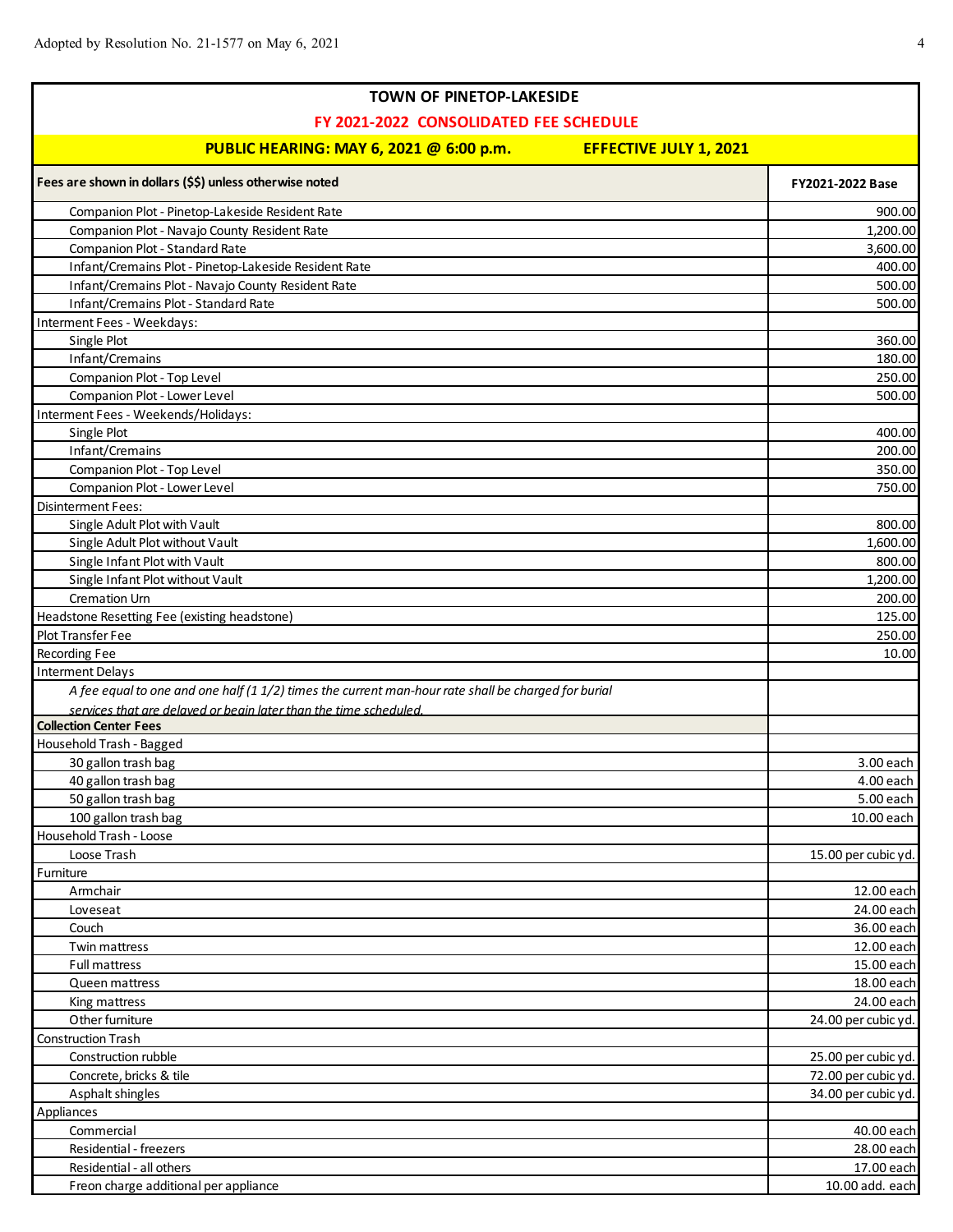Г

| <b>TOWN OF PINETOP-LAKESIDE</b>                                                                              |                          |
|--------------------------------------------------------------------------------------------------------------|--------------------------|
| FY 2021-2022 CONSOLIDATED FEE SCHEDULE                                                                       |                          |
| PUBLIC HEARING: MAY 6, 2021 @ 6:00 p.m.<br><b>EFFECTIVE JULY 1, 2021</b>                                     |                          |
| Fees are shown in dollars (\$\$) unless otherwise noted                                                      |                          |
|                                                                                                              | FY2021-2022 Base         |
| Electronics                                                                                                  |                          |
| Microwaves                                                                                                   | 7.00 each                |
| CRT Computer Monitors & T.V.                                                                                 | 10.00 each               |
| <b>Batteries</b>                                                                                             |                          |
| Automotive                                                                                                   | 3.25 each                |
| Light Bulbs                                                                                                  |                          |
| Fluorescent bulbs                                                                                            | .30 per foot             |
| Grow bulbs                                                                                                   | 1.50 each                |
| Trees/Brush                                                                                                  |                          |
| Pine needles                                                                                                 | 12.00 per cubic yd.      |
| <b>Brush</b>                                                                                                 | 12.00 per cubic yd.      |
| Trees, Logs > 8"                                                                                             | 25.00 per cubic yd.      |
| Stumps > 8"                                                                                                  | 25.00 each               |
| Christmas Trees                                                                                              | 2.50 each                |
| Car/Truck Tires                                                                                              |                          |
| Up to 18"                                                                                                    | 9.00 each                |
| 19" to 23"                                                                                                   | 9.75 each                |
| 24" and larger                                                                                               | 18.00 each               |
| Tires with rims                                                                                              | 12.00 add. each          |
| 55 gallon drums [empty/clean]                                                                                | 3.75 each                |
| Recycling Fee                                                                                                |                          |
| Up to 50 gallon trash bag                                                                                    | 2.00 each                |
| <b>Map Fees</b>                                                                                              |                          |
| 18"x12" Black and White                                                                                      | 3.00                     |
| 18"x12" Color                                                                                                | 4.00                     |
| 18"x14" Black and White                                                                                      | 4.00                     |
| 18"x14" Color                                                                                                | 5.00                     |
| 18"x24" Black and White                                                                                      | 5.00                     |
| 18"x24" Color<br>24"x36" Black and White                                                                     | 6.00                     |
|                                                                                                              | 7.00<br>8.00             |
| 24"x36" Color<br>36"x48" Black and White                                                                     | 1.00 per square foot     |
| 36"x48" Color                                                                                                | 2.00 per square foot     |
| <b>Permit Fee</b>                                                                                            |                          |
| Right of Way Permit Fee                                                                                      | 35.00                    |
| Residential                                                                                                  |                          |
| Commercial                                                                                                   | $\overline{\phantom{a}}$ |
| <b>Utilities</b>                                                                                             |                          |
| <b>TOWN CLERK</b>                                                                                            |                          |
| <b>Audio Recording</b>                                                                                       | 20.00                    |
| Certification of Town Documentation                                                                          | 5.00                     |
| Photocopies of Public Records (per page)                                                                     | 0.25                     |
| Election Initiative and Referendum Argument Fee                                                              | 200.00                   |
| Recording Fees - Navajo County (Follows Navajo County Schedule)                                              |                          |
| Facility Rental Fees - Local and Other Organizations (Fee is waived to Local 501c3 Non-Profit Organization): |                          |
| <b>Council Chambers</b>                                                                                      | 20.00/hour or 80.00/day  |
|                                                                                                              |                          |
|                                                                                                              | 20.00/hour or 80.00/day  |
| <b>Executive Meeting Room</b>                                                                                |                          |
|                                                                                                              |                          |
| Library Program Room                                                                                         | 20.00/hour or 80.00/day  |
|                                                                                                              |                          |
| Key Security Deposit                                                                                         | 15.00                    |
| Liquor License Application Fee (Per Resolution No. 06-823)                                                   |                          |

ī